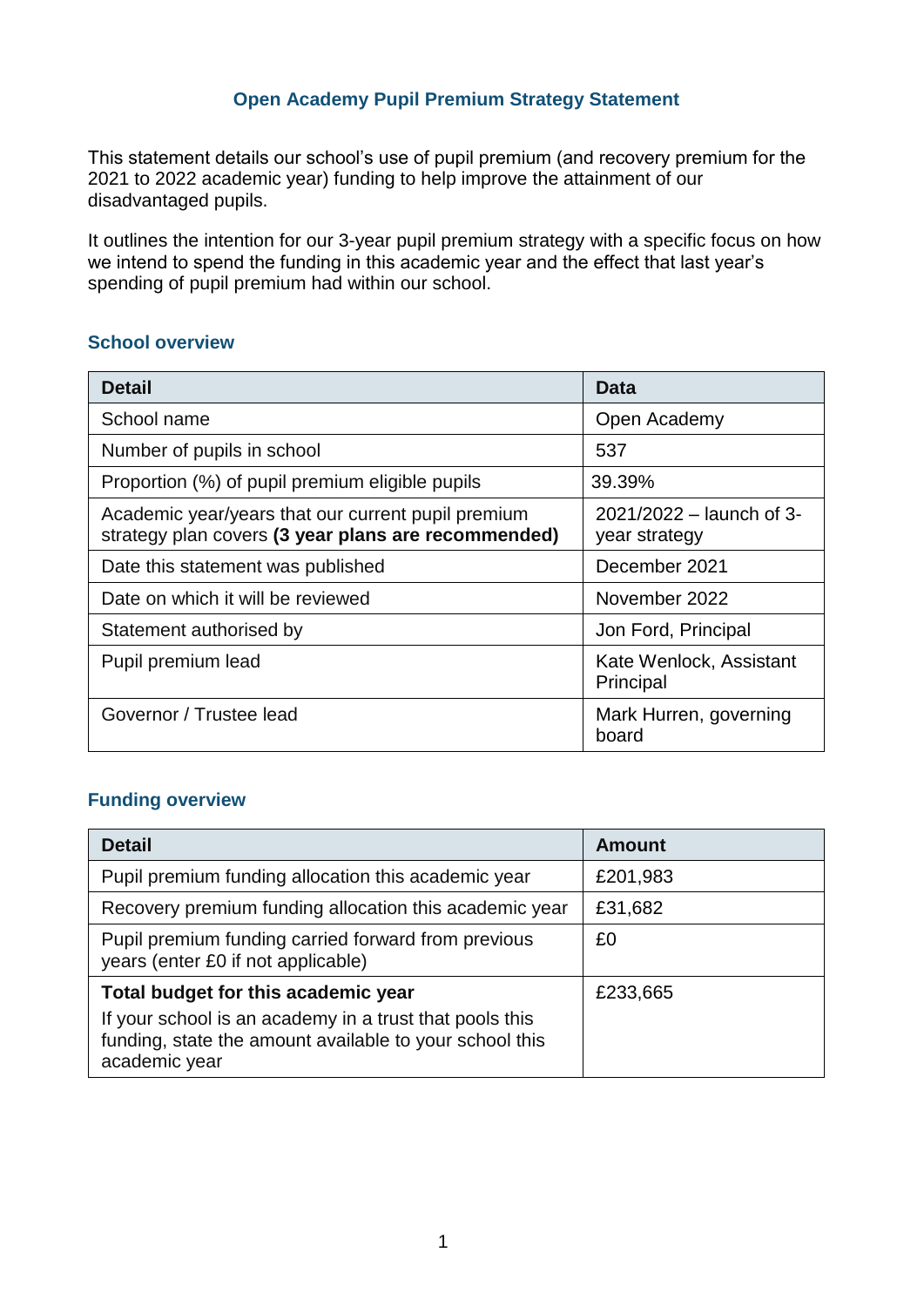## **Part A: Pupil premium strategy plan**

### **Statement of intent**

Our intention is that all pupils, irrespective of their background or the challenges they face, make good progress and achieve high attainment across the curriculum, particularly in EBacc subjects.

The focus of our 3-year pupil premium strategy is to support disadvantaged pupils to achieve that goal, including progress for those who are already high attainers. We will consider the challenges faced by vulnerable pupils, such as those who have a social worker and young carers. The activity we have outlined in this statement is also intended to support their needs, regardless of whether they are disadvantaged or not.

High-quality teaching is at the heart of our approach, with a focus on areas in which disadvantaged pupils require the most support. This is proven to have the greatest impact on closing the disadvantage attainment gap and at the same time will benefit the non-disadvantaged pupils in our school. Implicit in the intended outcomes detailed below, is the intention that non-disadvantaged pupils' attainment will be sustained and improved alongside progress for their disadvantaged peers.

Our response is in line with our recovery work through the National Tutoring Programme and our own Internship program for pupils whose education has been worst affected by COVID, including non-disadvantaged pupils.

To ensure our approach is responsive to common challenges and individual needs, rooted in robust diagnostic assessment, not assumptions about the impact of disadvantage. We will spend a significant amount of the premium on providing assessment and baseline testing (GL Assessments/CATS/ ELSA/THRIVE) as well as pastoral care for those in crisis and in trauma

- ensure disadvantaged pupils are challenged in the work that they're set
- act early to intervene at the point need is identified
- adopt a whole school approach in which all staff take responsibility for disadvantaged pupils' outcomes and raise expectations of what they can achieve
- Ensure support is offered for pupils basic pastoral needs to be able to access classrooms and learning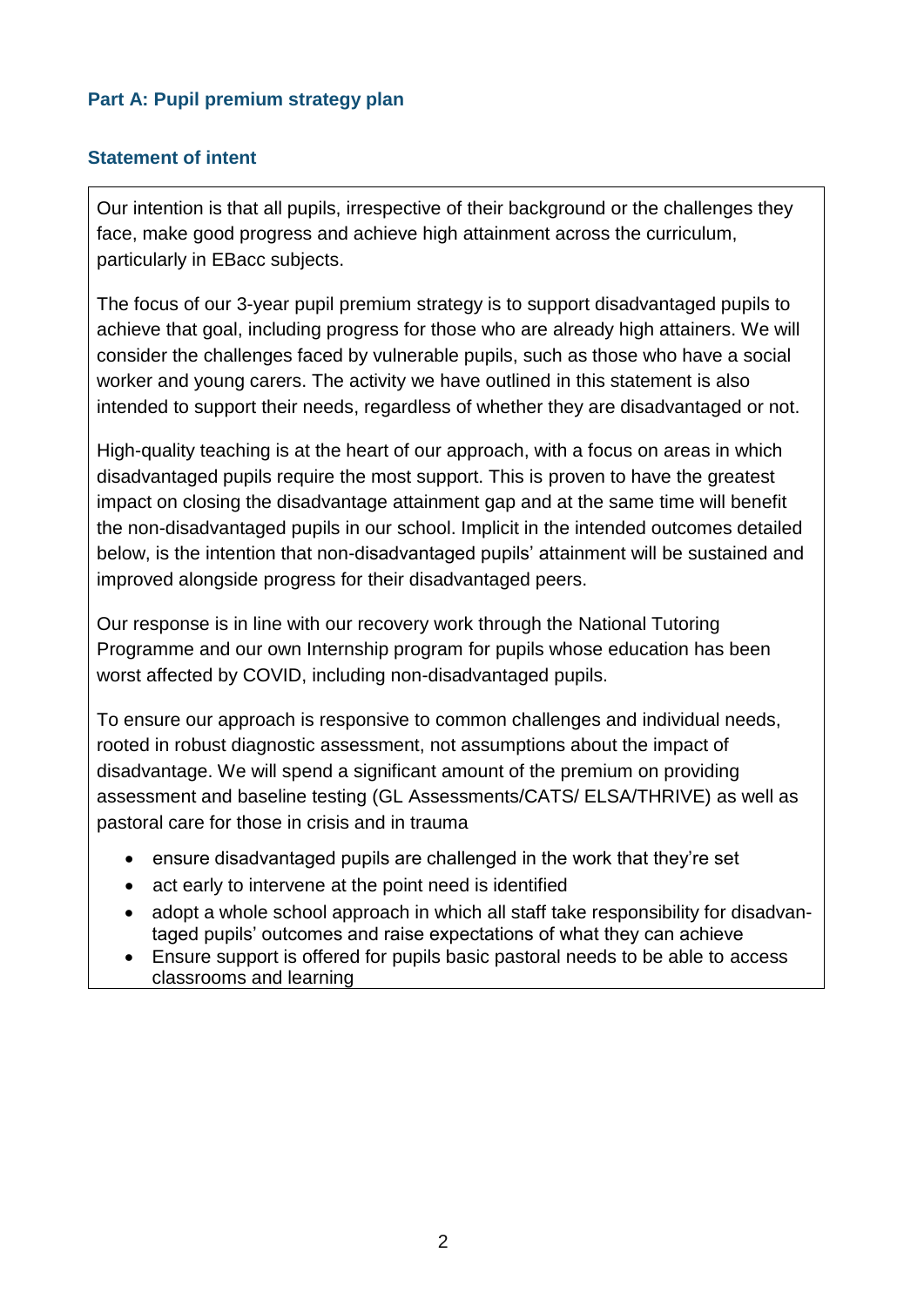## **Challenges**

This details the key challenges to achievement that we have identified among our disadvantaged pupils.

| <b>Challenge</b><br>number | <b>Detail of challenge</b>                                                                                                                                                                                                                                                                                                                                                                                            |
|----------------------------|-----------------------------------------------------------------------------------------------------------------------------------------------------------------------------------------------------------------------------------------------------------------------------------------------------------------------------------------------------------------------------------------------------------------------|
| 1                          | The Science attainment of disadvantaged pupils (P8 2019 PP Science<br>-0.99 NA PP -0.35 All -0.57) is generally lower than that of their peers<br>and teacher diagnostic assessments suggest that many pupils particu-<br>larly struggle with understanding core concepts. A more ambitious ap-<br>propriate revised curriculum has had impact on KS3 with legacy year<br>groups from old KS3 still in KS4 currently. |
|                            | Assessments on entry to year 7 show an average score of 91.9 in ex-<br>ternal science assessments compared to 95.5 for non-PP. Subsequent<br>external assessments at the end of KS3 show that this gap narrows<br>slightly with both groups making progress PP 97.8 and non-PP 101.2                                                                                                                                  |
| $\overline{2}$             | Assessments, observations and discussion with KS3 pupils indicate<br>that disadvantaged pupils generally have lower levels of reading com-<br>prehension than peers. Accelerated reader indicates an 8 month gap<br>typically. This impacts their progress in all subjects.                                                                                                                                           |
|                            | On entry to year 7 in the last 5 years, 72% of our disadvantaged pupils<br>arrive below age-related expectations compared to 62% of their peers.<br>This gap remains steady during pupils' time at our school.                                                                                                                                                                                                        |
| 3                          | Our assessments, observations and an in-depth study of IDACI vs en-<br>gagement in lockdown, and discussions with pupils and families sug-<br>gest that the education and wellbeing of many of our disadvantaged pu-<br>pils have been impacted by partial school closures to a greater extent<br>than for other pupils. These findings are backed up by several national<br>studies.                                 |
|                            | This resulted in significant knowledge gaps resulting in pupils falling fur-<br>ther behind age-related expectations, across the board but with particu-<br>lar concerns in Science and English.                                                                                                                                                                                                                      |
| 4                          | Our observations suggest many lower attaining disadvantaged pupils<br>lack metacognitive / self-regulation strategies when faced with challeng-<br>ing tasks, notably in their monitoring and evaluation of their answers.<br>This is indicated across the curriculum, particularly in Science                                                                                                                        |
| 5                          | Our assessments (including wellbeing survey), observations and dis-<br>cussions with pupils and families have identified social and emotional<br>issues for many pupils, such as anxiety, depression (diagnosed by                                                                                                                                                                                                    |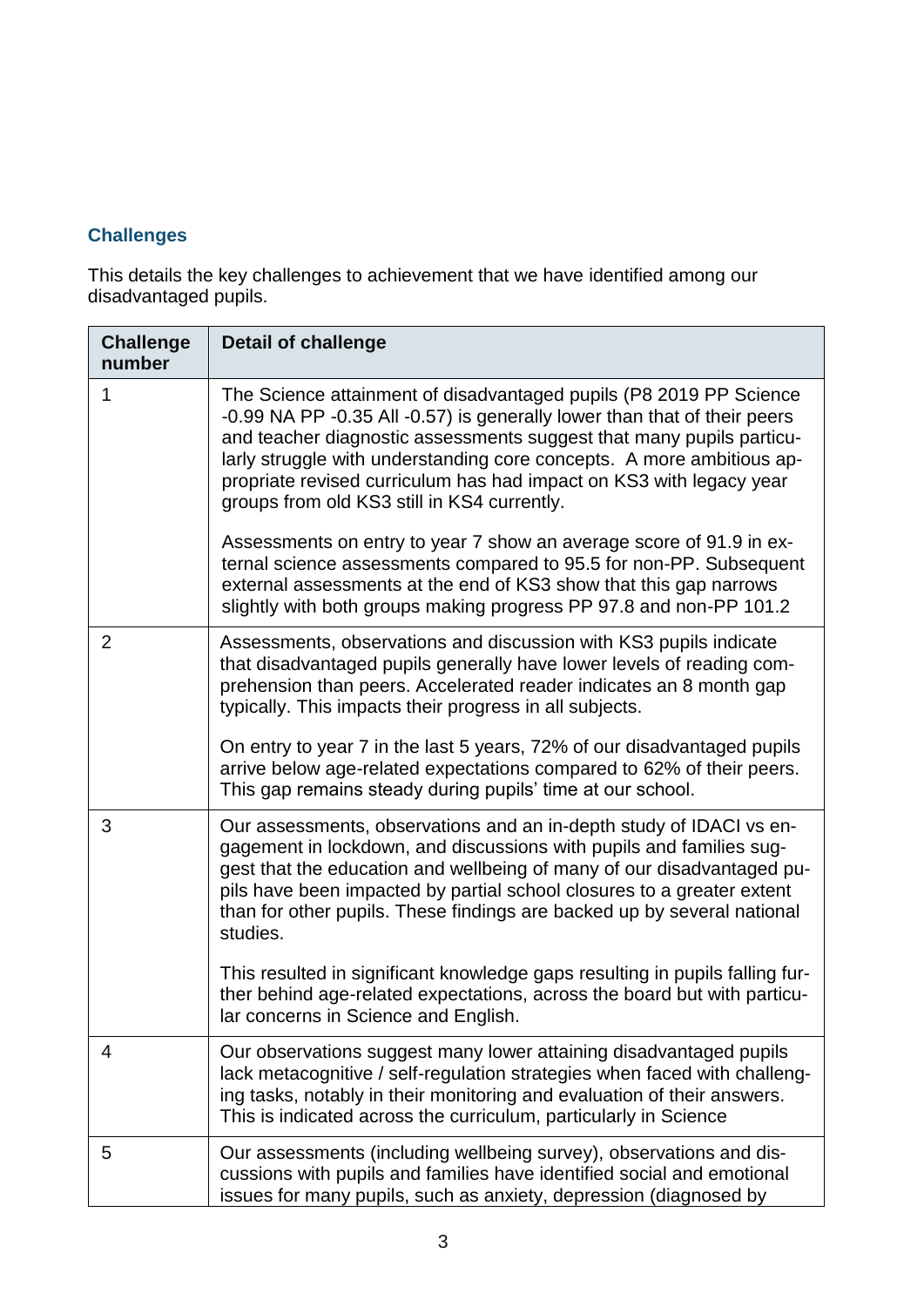|   | medical professionals) and low self-esteem. Although this is partly<br>driven by concern about catching up lost learning and exams/future<br>prospects, and the lack of enrichment opportunities due to the pan-<br>demic. In our community it is more frequently a result of poverty and all<br>the challenges which go with it for both the students and their families<br>These challenges particularly affect disadvantaged pupils, including<br>their attainment, their mental health, and their ability to attend and focus<br>in school. |
|---|-------------------------------------------------------------------------------------------------------------------------------------------------------------------------------------------------------------------------------------------------------------------------------------------------------------------------------------------------------------------------------------------------------------------------------------------------------------------------------------------------------------------------------------------------|
|   | During the pandemic, the pastoral team supported PP students by call-<br>ing home at least once a week and supported PP learning through Mi-<br>crosoft TEAMs (100% contacted)                                                                                                                                                                                                                                                                                                                                                                  |
| 6 | Our attendance data over the last 4 years indicates that attendance<br>among disadvantaged pupils has been between 3-6% lower than for<br>non-disadvantaged pupils.                                                                                                                                                                                                                                                                                                                                                                             |
|   | 11 - 13% of disadvantaged pupils have been 'persistently absent' com-<br>pared to 5 - 6% of their peers during that period. Our assessments and<br>observations indicate that absenteeism is negatively impacting disad-<br>vantaged pupils' progress.                                                                                                                                                                                                                                                                                          |

### **Intended outcomes**

This explains the outcomes we are aiming for **by the end of our current strategy plan**, and how we will measure whether they have been achieved.

| <b>Intended outcome</b>                                                                                                                   | <b>Success criteria</b>                                                                                                                                                                                                                                                                                                                            |
|-------------------------------------------------------------------------------------------------------------------------------------------|----------------------------------------------------------------------------------------------------------------------------------------------------------------------------------------------------------------------------------------------------------------------------------------------------------------------------------------------------|
| Improved attainment<br>among<br>disadvantaged pupils<br>across the curriculum<br>at the end of KS4,<br>with a focus on<br>EBacc subjects. | By the end of our current plan in 2024/25, 50% or more of<br>disadvantaged pupils enter the English Baccalaureate<br>(EBacc). In the last 3 years this figure peaked at 11%.                                                                                                                                                                       |
|                                                                                                                                           | 2024/25 KS4 outcomes demonstrate that disadvantaged pu-<br>pils achieve:                                                                                                                                                                                                                                                                           |
|                                                                                                                                           | an average Attainment 8 score of 40 (from peak of 31)<br>an EBacc average point score of 3 (from peak of 2.39)                                                                                                                                                                                                                                     |
| Improved reading<br>comprehension<br>among<br>disadvantaged pupils<br>across KS3.                                                         | Reading comprehension tests demonstrate improved com-<br>prehension skills among disadvantaged pupils and a smaller<br>disparity between the scores of disadvantaged pupils and<br>their non-disadvantaged peers. Teachers should also have<br>recognised this improvement through engagement in lessons<br>and progress folder/homework scrutiny. |
| Improved<br>metacognitive and<br>self-regulatory skills<br>among<br>disadvantaged pupils<br>across all subjects.                          | Faculty review processes (lesson observations, learning<br>walks, progress folder and homework sampling) and pro-<br>gress data suggest disadvantaged pupils are more able to<br>monitor and regulate their own learning. This finding it sup-<br>ported by homework completion rates across all classes and<br>subjects.                          |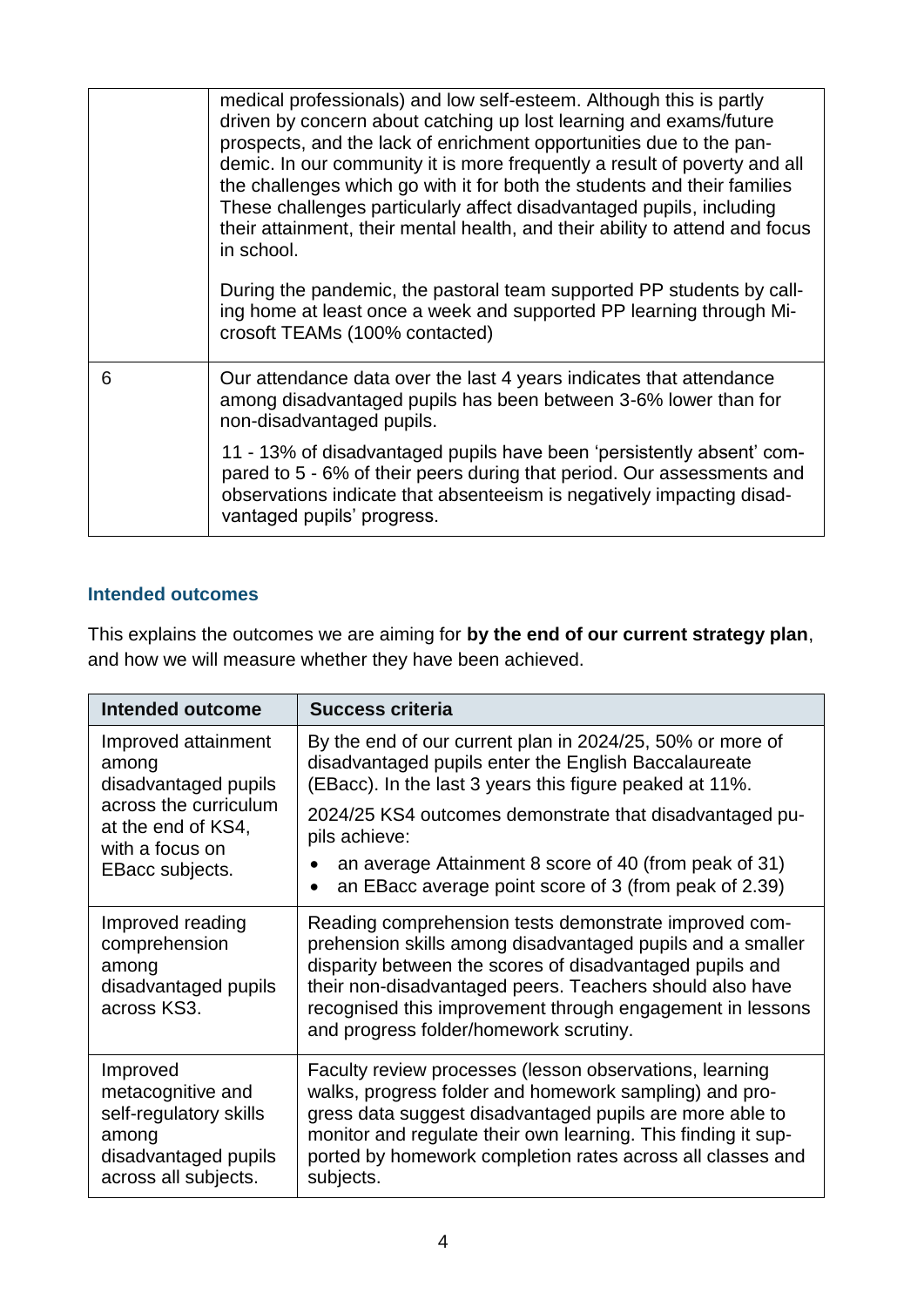| To achieve and<br>sustain improved<br>wellbeing for all<br>pupils, including<br>those who are<br>disadvantaged. | Sustained high levels of wellbeing by 2024/25 demonstrated<br>by:<br>qualitative data from student voice, student and parent<br>surveys and teacher observations ELSA and THRIVE<br>a significant increase in participation in enrichment activi-<br>ties, particularly among disadvantaged pupils.                                                                                                                          |
|-----------------------------------------------------------------------------------------------------------------|------------------------------------------------------------------------------------------------------------------------------------------------------------------------------------------------------------------------------------------------------------------------------------------------------------------------------------------------------------------------------------------------------------------------------|
| To achieve and<br>sustain improved<br>attendance for all<br>pupils, particularly our<br>disadvantaged pupils.   | Sustained high attendance from 2024/25 demonstrated by:<br>the overall absence rate for all pupils being no more than<br>4%, and the attendance gap between disadvantaged pu-<br>pils and their non-disadvantaged peers being reduced by<br>$3%$ .<br>the percentage of all pupils who are persistently absent<br>being below 10% and the figure among disadvantaged<br>pupils being no more than 4% lower than their peers. |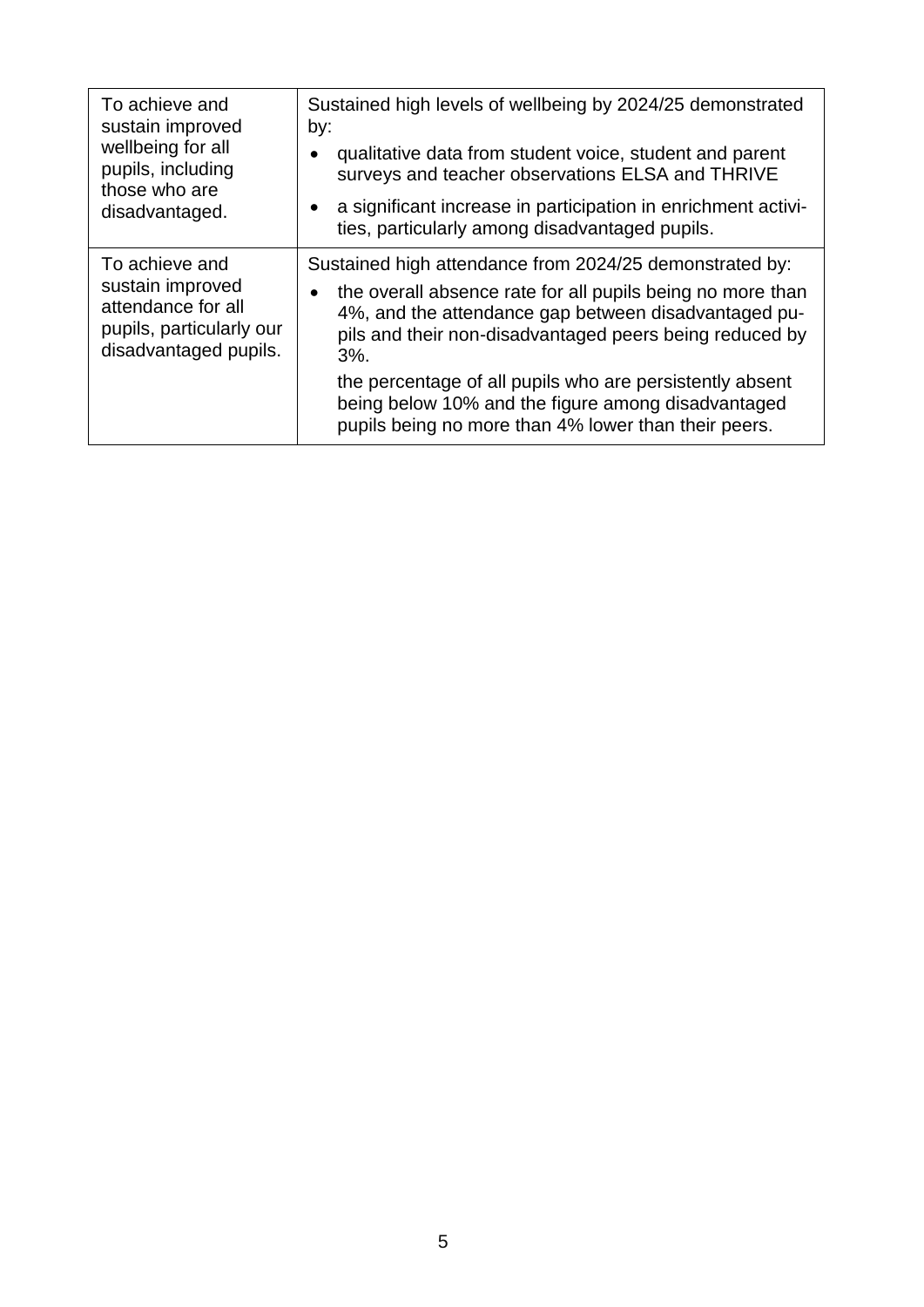## **Activity in this academic year**

This details how we intend to spend our pupil premium (and recovery premium funding) **this academic year** to address the challenges listed above.

## **Teaching (for example, CPD, recruitment and retention)**

## Budgeted cost: **£89,206**

| <b>Activity</b>                                                                                                                                                                                                                                                                                                                                                                                                                                | <b>Evidence that supports this</b><br>approach                                                                                                                                                                                                                                                                                                                                                                                                                                                                                                                                                                  | <b>Challenge</b><br>number(s)<br>addressed                                                                                                       |
|------------------------------------------------------------------------------------------------------------------------------------------------------------------------------------------------------------------------------------------------------------------------------------------------------------------------------------------------------------------------------------------------------------------------------------------------|-----------------------------------------------------------------------------------------------------------------------------------------------------------------------------------------------------------------------------------------------------------------------------------------------------------------------------------------------------------------------------------------------------------------------------------------------------------------------------------------------------------------------------------------------------------------------------------------------------------------|--------------------------------------------------------------------------------------------------------------------------------------------------|
| Implement Open Way lesson<br>planning and teacher self-<br>evaluation tool to ensure<br>accessibility and challenge for<br>PP students is explicitly<br>considered.<br>This requires ongoing teacher<br>training and use of systems<br>such as Class Charts and<br>performance management<br>processes/CPD development<br>via Bluesky.<br>Use of CPD time with<br>differentiated need informed<br>through performance<br>management processes. | Supporting high quality teaching is<br>pivotal in improving children's<br>outcomes. Indeed, research tells us<br>that high quality teaching can narrow<br>the disadvantage gap.<br>https://educationendowmentfoundati<br>on.org.uk/education-<br>evidence/guidance-reports/effective-<br>professional-development                                                                                                                                                                                                                                                                                               | 1,2,3,4<br>Open<br>Academy<br>Development<br>Plan (OADP)<br>reference:<br>Embedding<br>the Open<br>way to<br>Teaching &<br>Learning<br>section 2 |
| Develop use of knowledge<br>organisers in the classroom as<br>a basis for effective retrieval<br>practice strategies.<br>This requires ongoing teacher<br>training, time to develop and<br>amend resources and<br>dedicated time for subject<br>specific developments via PTI<br>or similar.                                                                                                                                                   | Consistent research has shown that<br>retrieval practice can benefit pupils'<br>learning. The recently published<br><b>EEF report on Cognitive Science</b><br>and associated articles has<br>examined the evidence underpinning<br>retrieval practice, highlighting its<br>potential to support pupil learning:<br>https://educationendowmentfoundati<br>on.org.uk/education-<br>evidence/evidence-<br>reviews/cognitive-science-<br>approaches-in-the-classroom<br>Research has shown that teaching a<br>knowledge-rich curriculum should be<br>designed to help pupils remember<br>what they have been taught | 1, 2, 3, 4<br><b>OADP</b><br>reference:<br>Curriculum<br>Development<br>sections<br>11,12                                                        |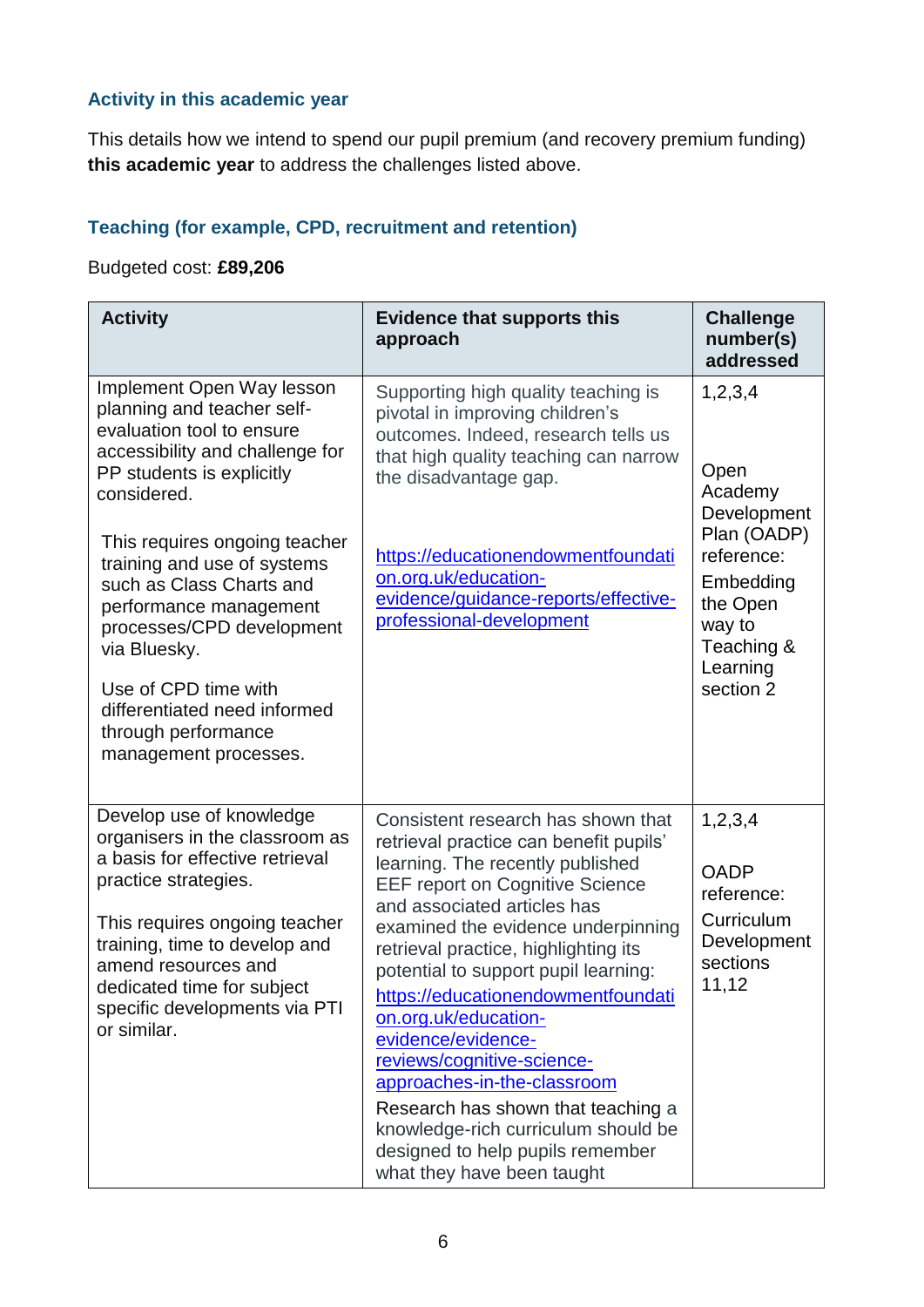|                                                                                                                                                                                                                                                                                                                                                                                                                                                                                                        | https://educationendowmentfoundati<br>on.org.uk/news/eef-blog-what-do-<br>we-mean-by-knowledge-rich-anyway                                                                                                                                                                                                                                                                                               |                                                                                                                              |
|--------------------------------------------------------------------------------------------------------------------------------------------------------------------------------------------------------------------------------------------------------------------------------------------------------------------------------------------------------------------------------------------------------------------------------------------------------------------------------------------------------|----------------------------------------------------------------------------------------------------------------------------------------------------------------------------------------------------------------------------------------------------------------------------------------------------------------------------------------------------------------------------------------------------------|------------------------------------------------------------------------------------------------------------------------------|
| Moderation of internal<br>examination assessments and<br>PPE's to ensure gaps in<br>knowledge and skills are<br>identified and understood<br>correctly.<br>Develop and implement use of<br>PLCs across all year groups<br>for individual feedback and<br>next steps.<br>This requires the use of Rais-<br>ing Attainment and Progress<br>(RAP) groups to moderate and<br>standardise and further collab-<br>oration with middle leaders us-<br>ing data and quality assurance<br>to improve provision. | Providing high-quality feedback to<br>students is integral to effective<br>teaching. Equally, gathering<br>feedback on how well pupils have<br>learned a topic is important in<br>enabling teachers to address any<br>misunderstanding and provide the<br>right level of challenge in future<br>lessons<br>https://educationendowmentfoundati<br>on.org.uk/guidance-for-<br>teachers/assessment-feedback | 1, 2, 3<br><b>OADP</b><br>reference:<br>Curriculum<br>Development<br>section 10<br>Quality<br>Assurance<br>sections<br>7,8,9 |
| Findings from this work will in-<br>volve ongoing teacher training<br>and support and release time.                                                                                                                                                                                                                                                                                                                                                                                                    |                                                                                                                                                                                                                                                                                                                                                                                                          |                                                                                                                              |
| Purchase of standardized GL<br>Assessment diagnostic<br>assessments.<br>Training will be provided for<br>staff to ensure assessments<br>are interpreted correctly.                                                                                                                                                                                                                                                                                                                                     | Standardised tests can provide<br>reliable insights into the specific<br>strengths and weaknesses of each<br>pupil to help ensure they receive the<br>correct additional support through<br>interventions or teacher instruction:<br>Standardised tests   Assessing and<br><b>Monitoring Pupil Progress  </b><br><b>Education Endowment Foundation  </b><br>EEF                                          | 1,2,3,4<br><b>OADP</b><br>reference:<br>Teaching &<br>Learning<br>section 3                                                  |
| Developing metacognitive and<br>self-regulation skills in all stu-<br>dents via Progress Folders as<br>part of Assessment and Feed-<br>back policy<br>This will involve ongoing<br>teacher training and support<br>and release time.                                                                                                                                                                                                                                                                   | Teaching metacognitive strategies to<br>pupils can be an inexpensive<br>method to help pupils become more<br>independent learners. There is par-<br>ticularly strong evidence that it can<br>have a positive impact on maths at-<br>tainment:<br>Metacognition and self-regulation  <br><b>Toolkit Strand   Education Endow-</b><br>ment Foundation   EEF                                                | 4<br><b>OADP</b><br>reference:<br>Teaching &<br>Learning<br>sections 1, 3                                                    |
| Improving consistency of<br>marking and feedback using<br>the new homework and<br>progress folder model.<br>This will involve ongoing<br>teacher training and support                                                                                                                                                                                                                                                                                                                                  | Homework has an impact by ena-<br>bling pupils to undertake inde-<br>pendent learning to practice and<br>consolidate skills, conduct in-depth<br>inquiry, prepare for lessons or revise<br>for exams.                                                                                                                                                                                                    | 2,3,4<br><b>OADP</b><br>reference:                                                                                           |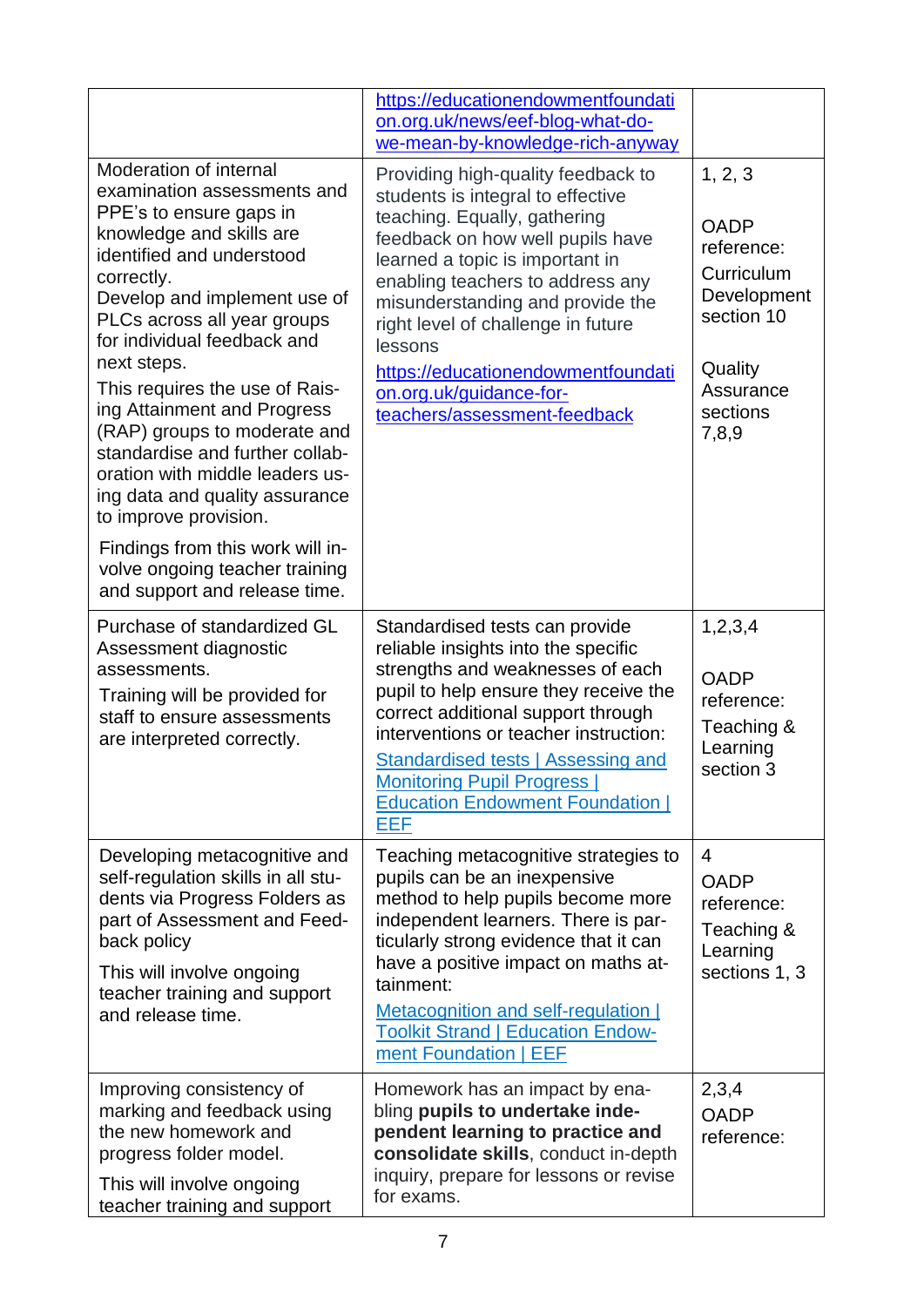| and release time for middle<br>leaders to quality assure ap-<br>proach.                                                                                                                                                                                                                                                                                                                                             | https://educationendowmentfounda-<br>tion.org.uk/education-evi-<br>dence/teaching-learning-<br>toolkit/homework                                                                                                                                                                                                                                                                                                                                                                                                                                                                                                                                                                                                                                                              | Teaching &<br>Learning<br>section 1                                                                                           |
|---------------------------------------------------------------------------------------------------------------------------------------------------------------------------------------------------------------------------------------------------------------------------------------------------------------------------------------------------------------------------------------------------------------------|------------------------------------------------------------------------------------------------------------------------------------------------------------------------------------------------------------------------------------------------------------------------------------------------------------------------------------------------------------------------------------------------------------------------------------------------------------------------------------------------------------------------------------------------------------------------------------------------------------------------------------------------------------------------------------------------------------------------------------------------------------------------------|-------------------------------------------------------------------------------------------------------------------------------|
| <b>Enhancement of our Science</b><br>teaching and curriculum<br>planning in line with DfE KS3<br>and EEF guidance.<br>We will fund teacher release<br>time to embed key elements<br>of the guidance in school, and<br>to access Science Hub<br>resources and CPD offers<br>(including Teaching for<br>Mastery training).                                                                                            | The DfE non-statutory KS3 guidance<br>has been produced in conjunction<br>with the National Centre for Excel-<br>lence in the Teaching of Science,<br>drawing on evidence-based ap-<br>proaches:<br>https://assets.publishing.ser-<br>vice.gov.uk/government/up-<br>loads/system/uploads/attach-<br>ment_data/file/335174/SECOND-<br><b>ARY</b> national curriculum - Sci-<br>ence_220714.pdf<br>To teach Science well, teachers<br>need to assess pupils' prior<br>knowledge and understanding effec-<br>tively, employ manipulatives and rep-<br>resentations, teach problem solving<br>strategies, and help pupils to develop<br>more complex mental models:<br>https://educationendowmentfounda-<br>tion.org.uk/education-evidence/guid-<br>ance-reports/science-ks3-ks4 | $\mathbf 1$<br><b>OADP</b><br>reference:<br>Teaching &<br>Learning<br>sections 2,3<br>Curriculum<br>Development<br>section 11 |
| Effective responses through<br>Teaching & Learning to as-<br>sessment information on liter-<br>acy needs in all subject areas.<br>Improving literacy in all<br>subject areas in line with<br>recommendations in the EEF<br><b>Improving Literacy in</b><br><b>Secondary Schools guidance.</b><br>We will fund professional<br>development and instructional<br>coaching focussed on each<br>teacher's subject area. | Acquiring disciplinary literacy is key<br>for students as they learn new, more<br>complex concepts in each subject:<br><b>Improving Literacy in Secondary</b><br><b>Schools</b><br>Reading comprehension, vocabulary<br>and other literacy skills are heavily<br>linked with attainment in maths and<br>English:<br>word-gap.pdf (oup.com.cn)                                                                                                                                                                                                                                                                                                                                                                                                                                | 1,2,3,4,<br><b>OADP</b><br>reference:<br>Teaching &<br>Learning<br>section 3<br>Curriculum<br>Development<br>section 12       |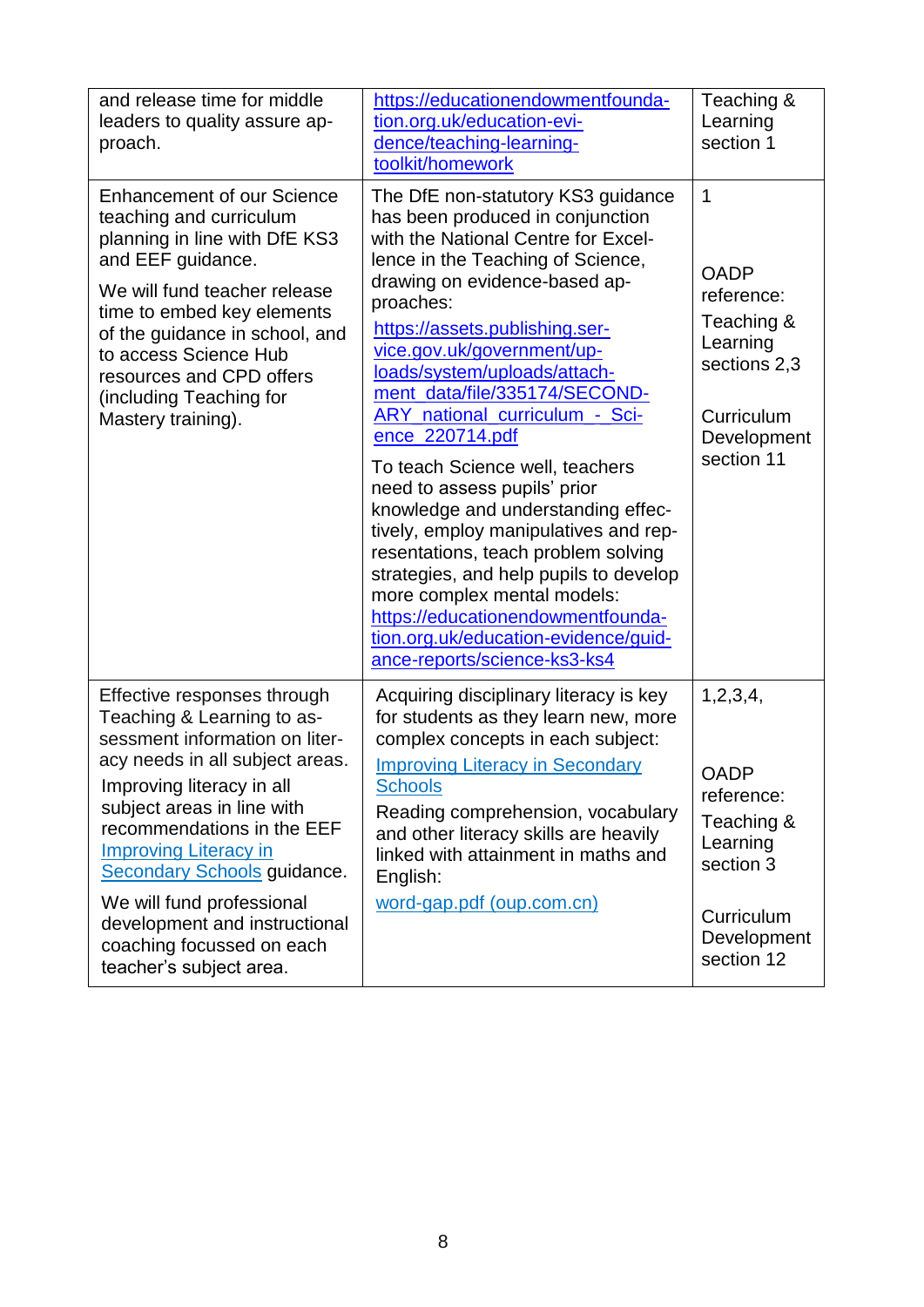## **Targeted academic support (for example, tutoring, one-to-one support structured interventions)**

## Budgeted cost: **£83,657**

| <b>Activity</b>                                                                                                                                                                                                                                 | <b>Evidence that supports this</b><br>approach                                                                                                                                                                                                                                                                                                                     | <b>Challenge</b><br>number(s)<br>addressed                                                                                                  |
|-------------------------------------------------------------------------------------------------------------------------------------------------------------------------------------------------------------------------------------------------|--------------------------------------------------------------------------------------------------------------------------------------------------------------------------------------------------------------------------------------------------------------------------------------------------------------------------------------------------------------------|---------------------------------------------------------------------------------------------------------------------------------------------|
| Maintaining staffed<br>homework hub sessions,<br>providing space and<br>resources for targeted<br>students to complete work<br>with support.<br>Funding time for pastoral<br>teams to supervise<br>sessions and engage<br>students in learning. | Evidence shows that activities such as<br>homework clubs' where students have<br>the opportunity to complete homework<br>in school but outside normal school<br>hours can have a positive impact on<br>progress and promote independent<br>learning<br>https://educationendowmentfounda-<br>tion.org.uk/education-evidence/teach-<br>ing-learning-toolkit/homework | 1,2,3,4<br><b>OADP</b><br>reference:<br>Teaching &<br>Learning<br>sections 1,2<br>Embedding<br>the Open<br>Way to<br>behave<br>sections 4,5 |
| Making approach to<br>homework consistent and<br>effective to ensure<br>learning hubs positively<br>impact progress.<br>Guidance and monitoring<br>to share practise in<br>setting purposeful<br>homework.                                      | Homework works best when it is a tar-<br>geted, well-designed strategy to support<br>learning and understanding.<br>https://my.chartered.college/2019/09/im-<br>proving-the-quality-of-homework/                                                                                                                                                                   | 1,2,3,4<br><b>OADP</b><br>reference:<br>Teaching &<br>Learning<br>section 1,23<br>Curriculum<br>Development<br>section 12                   |
| Adopting a targeted<br>reciprocal teaching<br>programme as a reading<br>intervention for<br>disadvantaged pupils who<br>need additional help to<br>comprehend texts and<br>address vocabulary gaps.                                             | Reading comprehension strategies can<br>have a positive impact on pupils' ability<br>to understand a text, and this is particu-<br>larly the case when interventions are de-<br>livered over a shorter timespan:<br>Reading comprehension strategies  <br><b>Toolkit Strand   Education Endowment</b><br><b>Foundation   EEF</b>                                   | $\overline{2}$<br><b>OADP</b><br>reference:<br>Curriculum<br>Development<br>section 11                                                      |
| Deploying literacy inter-<br>ventions appropriately ac-<br>cording to accurate as-<br>sessment information; GL<br>Assessment/CAT's,<br><b>Guided Reading, Acceler-</b><br>ated Reader, use of                                                   | Evidence shows that given SEN pupils<br>and low-attaining pupils are more likely<br>to claim Free School Meals (FSM)1.<br>TAs also work more closely with pupils<br>from low-income backgrounds. At Open,<br>we are working to do this effectively ac-<br>cording to the latest research                                                                           | 2,3,4<br><b>OADP</b><br>reference:                                                                                                          |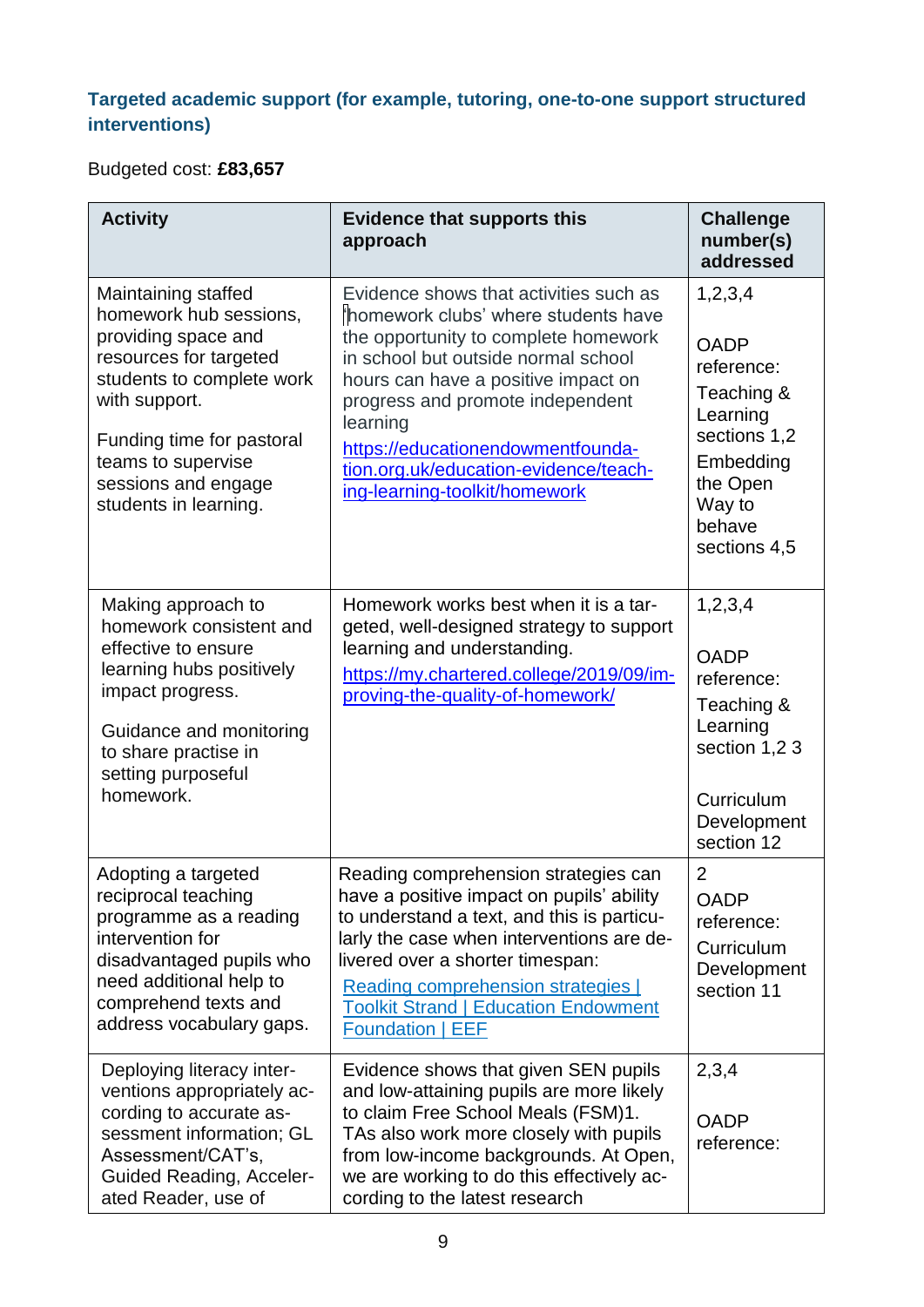| HLTA's, Rubric infor-<br>mation (Teams).                                                                                                                                                                                                                                                                                                                   | https://educationendowmentfounda-<br>tion.org.uk/education-evidence/guid-<br>ance-reports/teaching-assistants                                                                                                                                                                                                                                                 | Teaching &<br>Learning<br>sections 2, 3<br>Curriculum<br>Development                                                                                      |
|------------------------------------------------------------------------------------------------------------------------------------------------------------------------------------------------------------------------------------------------------------------------------------------------------------------------------------------------------------|---------------------------------------------------------------------------------------------------------------------------------------------------------------------------------------------------------------------------------------------------------------------------------------------------------------------------------------------------------------|-----------------------------------------------------------------------------------------------------------------------------------------------------------|
|                                                                                                                                                                                                                                                                                                                                                            |                                                                                                                                                                                                                                                                                                                                                               | section 12                                                                                                                                                |
| Engaging with the Na-<br>tional Tutoring Pro-<br>gramme to provide a<br>blend of tuition, mentoring<br>and school-led tutoring for<br>pupils whose education<br>has been most impacted<br>by the pandemic. A signif-<br>icant proportion of the pu-<br>pils who receive tutoring<br>will be disadvantaged, in-<br>cluding those who are<br>high attainers. | Tuition targeted at specific needs and<br>knowledge gaps can be an effective<br>method to support low attaining pupils or<br>those falling behind, both one-to-one:<br>One to one tuition   EEF (educationen-<br>dowmentfoundation.org.uk)<br>And in small groups:<br><b>Small group tuition   Toolkit Strand   Ed-</b><br>ucation Endowment Foundation   EEF | 1, 2, 3<br><b>OADP</b><br>reference:<br>Teaching and<br>Learning<br>sections 2,3<br><b>Behave</b><br>section 6<br>Curriculum<br>development<br>section 10 |

## **Wider strategies (for example, related to attendance, behaviour, wellbeing)**

## Budgeted cost: **£60,802**

| <b>Activity</b>                                                                                                                                                                                                          | Evidence that supports this approach                                                                                                                                                                                                                                                                                                                                                                        | <b>Challenge</b><br>number(s)<br>addressed                                                    |
|--------------------------------------------------------------------------------------------------------------------------------------------------------------------------------------------------------------------------|-------------------------------------------------------------------------------------------------------------------------------------------------------------------------------------------------------------------------------------------------------------------------------------------------------------------------------------------------------------------------------------------------------------|-----------------------------------------------------------------------------------------------|
| Developing year-team<br>pastoral system that<br>positively impacts<br>attendance and student<br>engagement.                                                                                                              | Research shows that there is a clear<br>need for school to have consistent and<br>clear behaviour policies that promote<br>positive behaviour in lessons.<br>https://educationendowmentfounda-<br>tion.org.uk/public/files/Publications/Be-<br>haviour/EEF_Improving_behav-<br>jour in schools Report.pdf                                                                                                   | 5,6<br><b>OADP</b><br>reference:<br>Embedding<br>the Open way<br>to behave<br>sections 4,5,6  |
| Developing a range of<br>suitable responses to<br>the pastoral needs of<br>our students.<br>This will involve ongoing<br>teacher training and<br>support and release time<br>for pastoral staff to<br>develop expertise. | There is evidence to suggest that CBT<br>can have a high impact on risk behav-<br>iours and behavioural difficulties:<br><b>Cognitive Behavioural Therapy - Youth</b><br><b>Endowment Fund</b><br>EIF's report on adolescent mental health<br>found good evidence that CBT interven-<br>tions support young people's social and<br>emotional skills and can reduce symp-<br>toms of anxiety and depression: | 5, 6<br><b>OADP</b><br>reference:<br>Embedding<br>the Open way<br>to behave<br>sections 4,5,6 |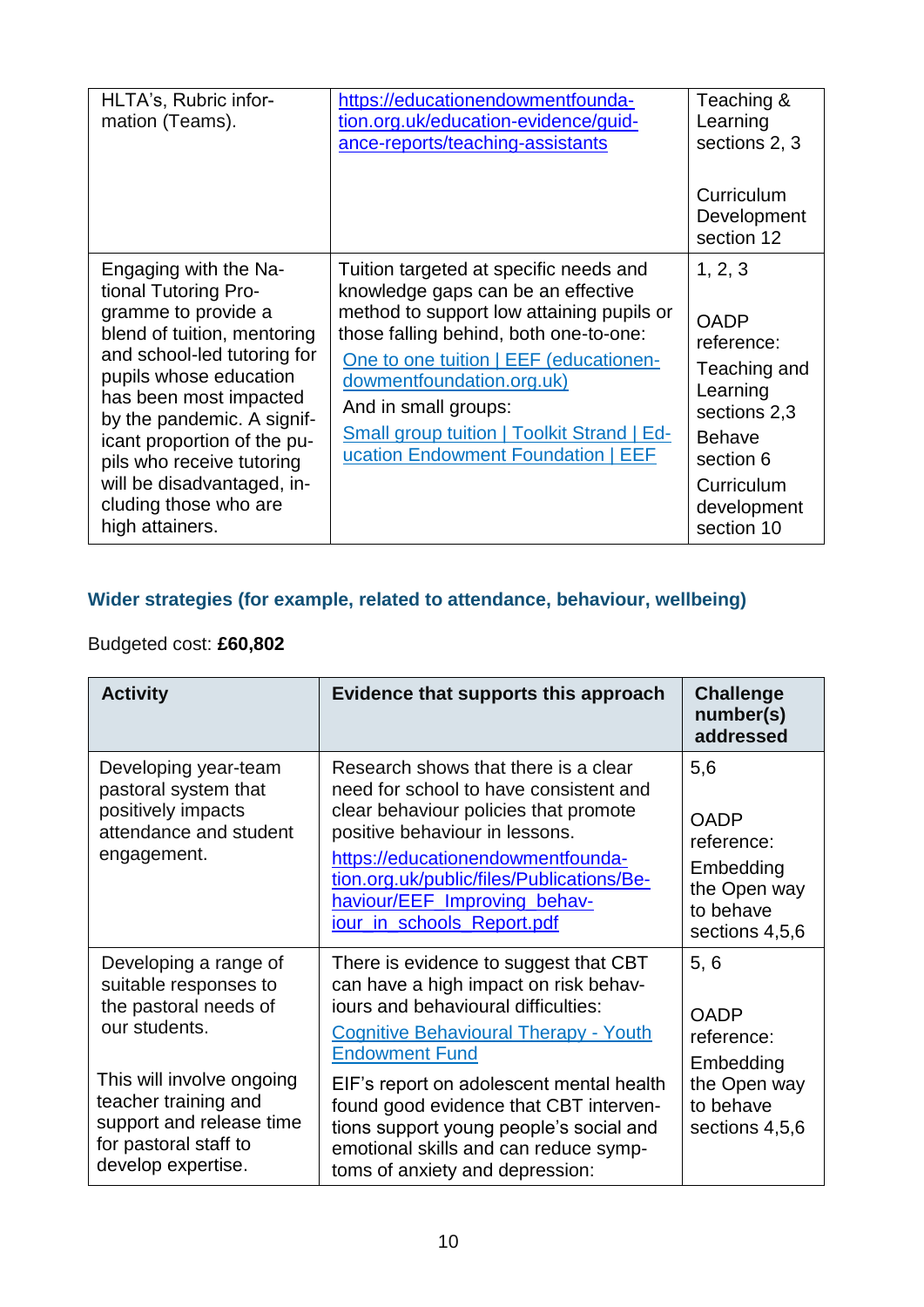|                                                                                                                                                                                                                                                                                                                                              | Adolescent mental health: A systematic<br>review on the effectiveness of school-<br>based interventions   Early Intervention<br>Foundation (eif.org.uk)                                                                                                                                                                                                                                                                                                                                                                                                                                                                                                                                                                        |                                                                                               |
|----------------------------------------------------------------------------------------------------------------------------------------------------------------------------------------------------------------------------------------------------------------------------------------------------------------------------------------------|--------------------------------------------------------------------------------------------------------------------------------------------------------------------------------------------------------------------------------------------------------------------------------------------------------------------------------------------------------------------------------------------------------------------------------------------------------------------------------------------------------------------------------------------------------------------------------------------------------------------------------------------------------------------------------------------------------------------------------|-----------------------------------------------------------------------------------------------|
| Developing systems and<br>approach to improving<br>levels of attendance.<br>Staff will get training and<br>release time to develop<br>and implement new pro-<br>cedures.                                                                                                                                                                     | Embedding principles of good practice<br>set out in DfE's Improving School<br>Attendance advice.<br>The DfE guidance has been informed by<br>engagement with schools that have sig-<br>nificantly reduced persistent absence<br>levels.                                                                                                                                                                                                                                                                                                                                                                                                                                                                                        | 5,6<br><b>OADP</b><br>reference:<br>Embedding<br>the Open way<br>to behave<br>sections 4,5,6  |
| Offering a wide range of<br>high-quality<br>extracurricular activities<br>to boost wellbeing,<br>behaviour, attendance,<br>and aspiration. Activities<br>(e.g., The Duke of<br>Edinburgh's Award), will<br>focus on building life<br>skills such as<br>confidence, resilience,<br>and socialising. PP to be<br>encouraged to<br>participate. | Inspectors will consider the extent to<br>which schools are equipping pupils with<br>the knowledge and cultural capital they<br>need to succeed in life.<br>https://www.gov.uk/government/publica-<br>tions/school-inspection-handbook-<br>eif/school-inspection-handbook<br>https://www.dofe.org/wp-content/up-<br>loads/2019/06/DofE-and-Pupil-Premium-<br>2018.pdf                                                                                                                                                                                                                                                                                                                                                          | 5, 6<br><b>OADP</b><br>reference:<br>Embedding<br>the Open way<br>to behave<br>sections 4,5,6 |
| <b>THRIVE &amp; ELSA</b><br><b>Resources</b><br>Training pastoral and<br>SEND staff in ELSA and<br>THRIVE processes to<br>accurately assess needs<br>and help shape the<br>pastoral support offer.                                                                                                                                           | Thrive (formerly ENABLE) was de-<br>scribed as a well-founded tool that at-<br>tempts to assess social and emotional<br>skills in schools and classrooms.<br>Source: Social and Emotional Aspects of<br>Learning (SEAL) for Secondary Schools:<br>Tools for Profiling, Monitoring and Evalu-<br>ation. Crown publications 2007:7<br>This recommendation is included in the<br><b>SEAL Guidance: Master's Level Re-</b><br>search: The Educational Psychology Ser-<br>vice in Torbay evaluated the impact of<br>the Thrive (formerly ENABLE) training on<br>staff attitudes, confidence and compe-<br>tence to deal with the issues and behav-<br>iours presented by children with emo-<br>tional and behavioural difficulties. | 4, 5<br><b>OADP</b><br>reference:<br>Embedding<br>the Open way<br>to behave<br>sections 4,5,6 |
| Contingency fund for<br>acute issues.                                                                                                                                                                                                                                                                                                        | Based on our experiences and those of<br>similar schools to ours, we have identi-<br>fied a need to set a small amount of<br>funding aside to respond quickly to<br>needs that have not yet been identified.                                                                                                                                                                                                                                                                                                                                                                                                                                                                                                                   | All<br>All elements<br>of OADP                                                                |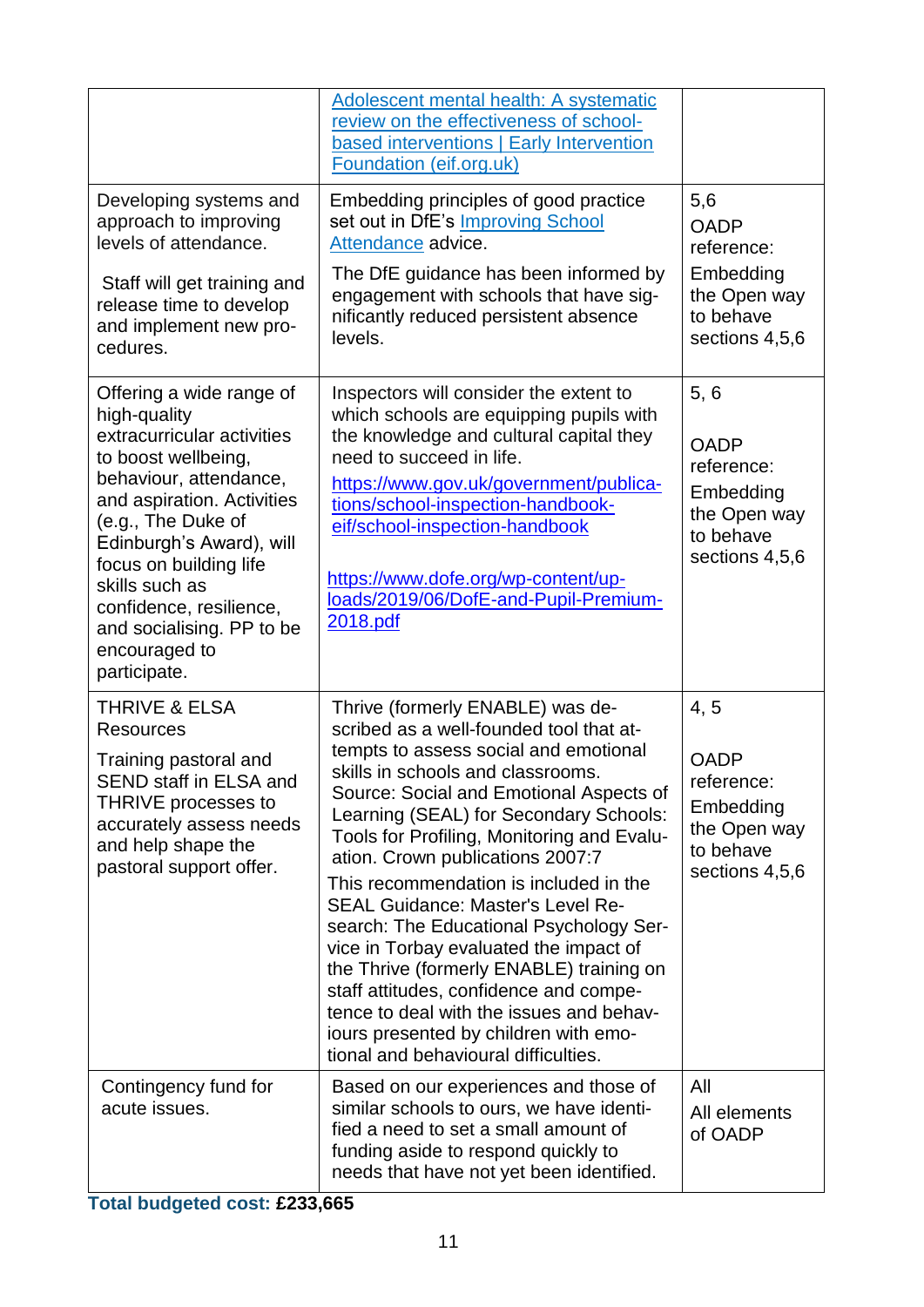### **Part B: Review of outcomes in the previous academic year**

#### **Pupil premium strategy outcomes**

This details the impact that our pupil premium activity had on pupils in the 2020 to 2021 academic year.

Our internal assessments during 2020/21 suggested that the performance of disadvantaged pupils was lower than in the previous 3 years was -0.76, -032 (algorithm significantly increased on teacher grades) and -0.56 respectively. The general trend for disadvantaged performance is improving in key areas of the curriculum.

Our assessment of the reasons for these outcomes points primarily to Covid-19 impact, which disrupted all of our subject areas to varying degrees. As evidenced in schools across the country, partial closure was most detrimental to our disadvantaged pupils, and they were not able to benefit from our pupil premium funded improvements to teaching and targeted interventions to the degree that we intended. The impact was mitigated by our resolution to maintain a high-quality curriculum, including during periods of partial closure, which was aided through the use of Microsoft Teams. The academy was able to provide a remote learning experience that was comparable with being in the academy with access to live support for all timetabled lessons and resources that gave links to the curriculum; what and how content is taught, providing students with a virtual exercise book and links to wider reading/challenge tasks. This was complemented by our pastoral response; a virtual tutor group programme, frequent communication with students by our year teams, providing access to devices and hard copies of resources such as our knowledge organisers where needed. Our approach to remote learning in lockdown informed a new and more effective method for setting and feeding back on homework on return to school. We are in the process of implementing this system.

of implementing this system.

Overall attendance in 2020/21 was lower than in the preceding 2 years at 93.6%. When all pupils were expected to attend school, absence and persistent absence among disadvantaged pupils was almost double that of their peers. These gaps are larger than in previous years, which is why attendance is a focus of our current plan. Our assessments demonstrated that pupil behaviour, wellbeing and mental health were significantly impacted last year, primarily due to COVID-19-related issues. The impact was particularly acute for disadvantaged pupils. We used pupil premium funding to provide wellbeing support for all pupils, and targeted interventions where required through hubs for example. This saw good attendance from PP students, helping to close gaps in curriculum knowledge and understanding. We are building on that approach in our new plan.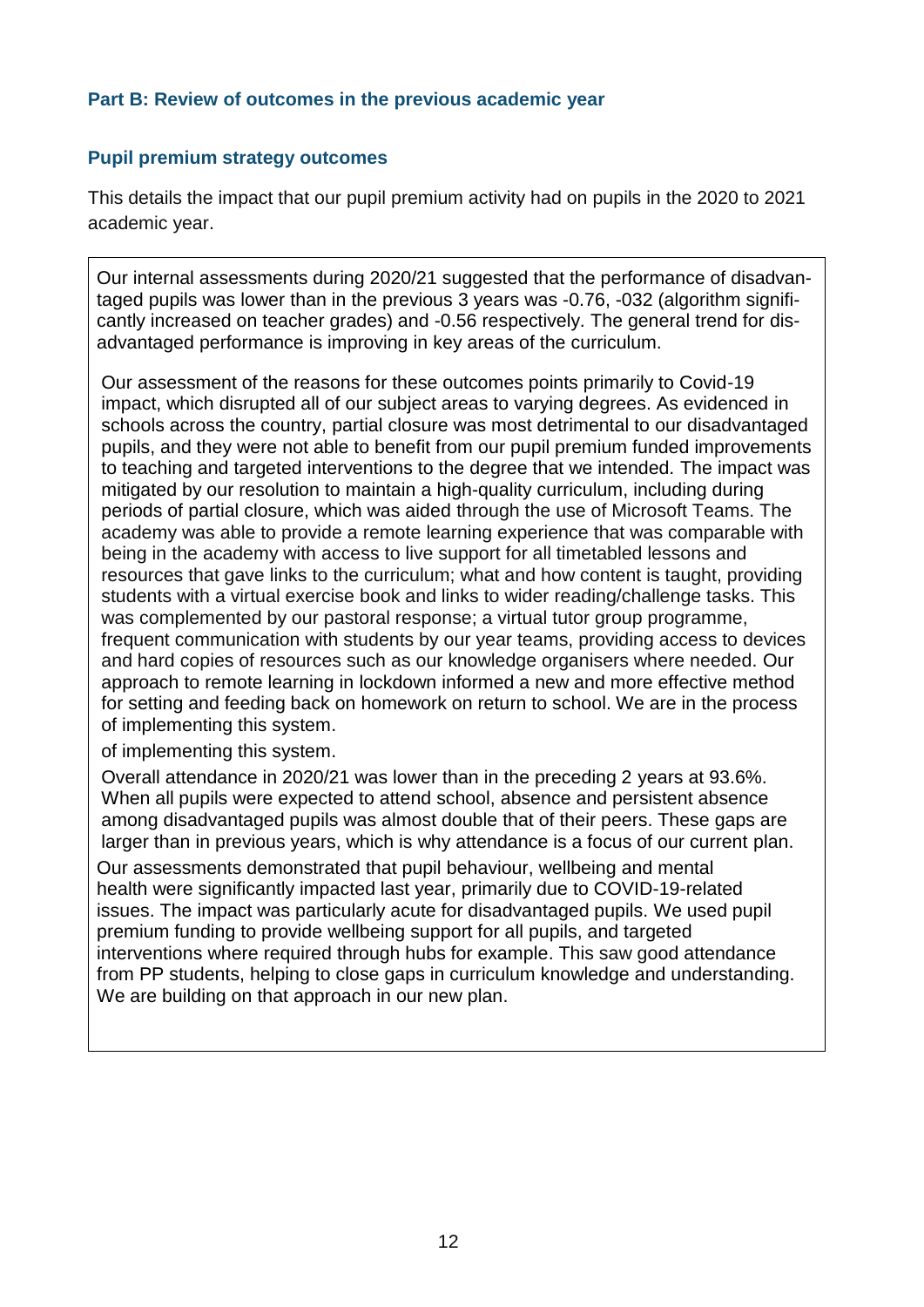# **Externally provided programmes**

| Programme           | <b>Provider</b> |
|---------------------|-----------------|
| <b>NTP</b>          | <b>KWA</b>      |
| <b>Mentors</b>      | <b>KWA</b>      |
| <b>NOA Mentors</b>  | <b>YIP YAP</b>  |
| <b>UEA Mentors</b>  | <b>KWA</b>      |
| School led tutoring | <b>KWA</b>      |

# **Service pupil premium funding (optional) 4 students**

| <b>Measure</b>                                                                       | <b>Details</b>                                                                                                                                     |
|--------------------------------------------------------------------------------------|----------------------------------------------------------------------------------------------------------------------------------------------------|
| How did you spend your<br>service pupil premium<br>allocation last academic<br>year? | The service premium was added to the disadvantaged<br>premium and catch up money to increase the resources<br>for the main programs outlined above |